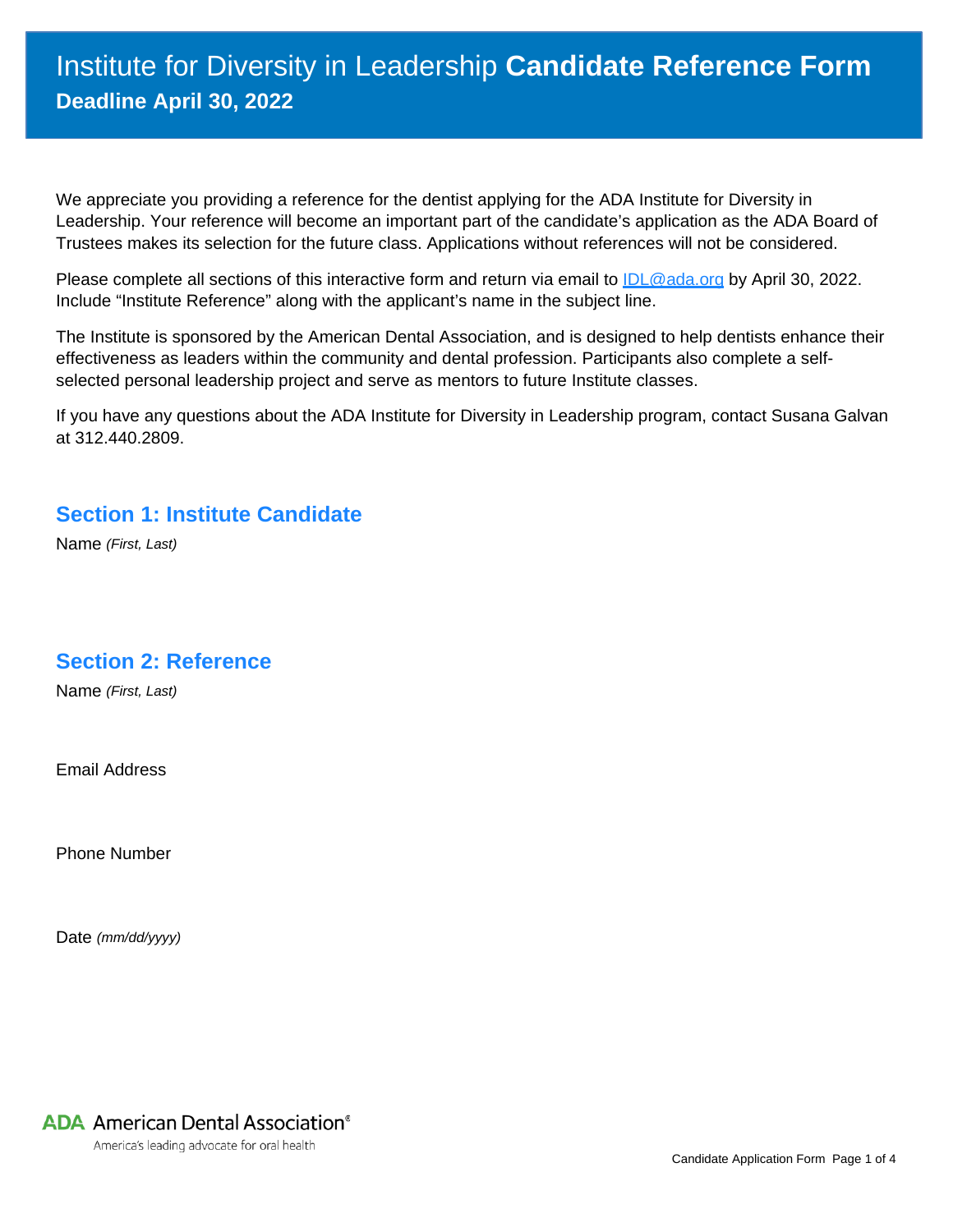### **Section 3: Please Complete the Following Questions**

To assist the ADA Board of Trustees in choosing the best-qualified candidates, please provide thorough narrative and examples in your response to the following questions.

How long have you known the candidate and under what circumstances?

Why do you believe this candidate should be selected for participation in the ADA Institute for Diversity in Leadership?

**ADA** American Dental Association<sup>®</sup>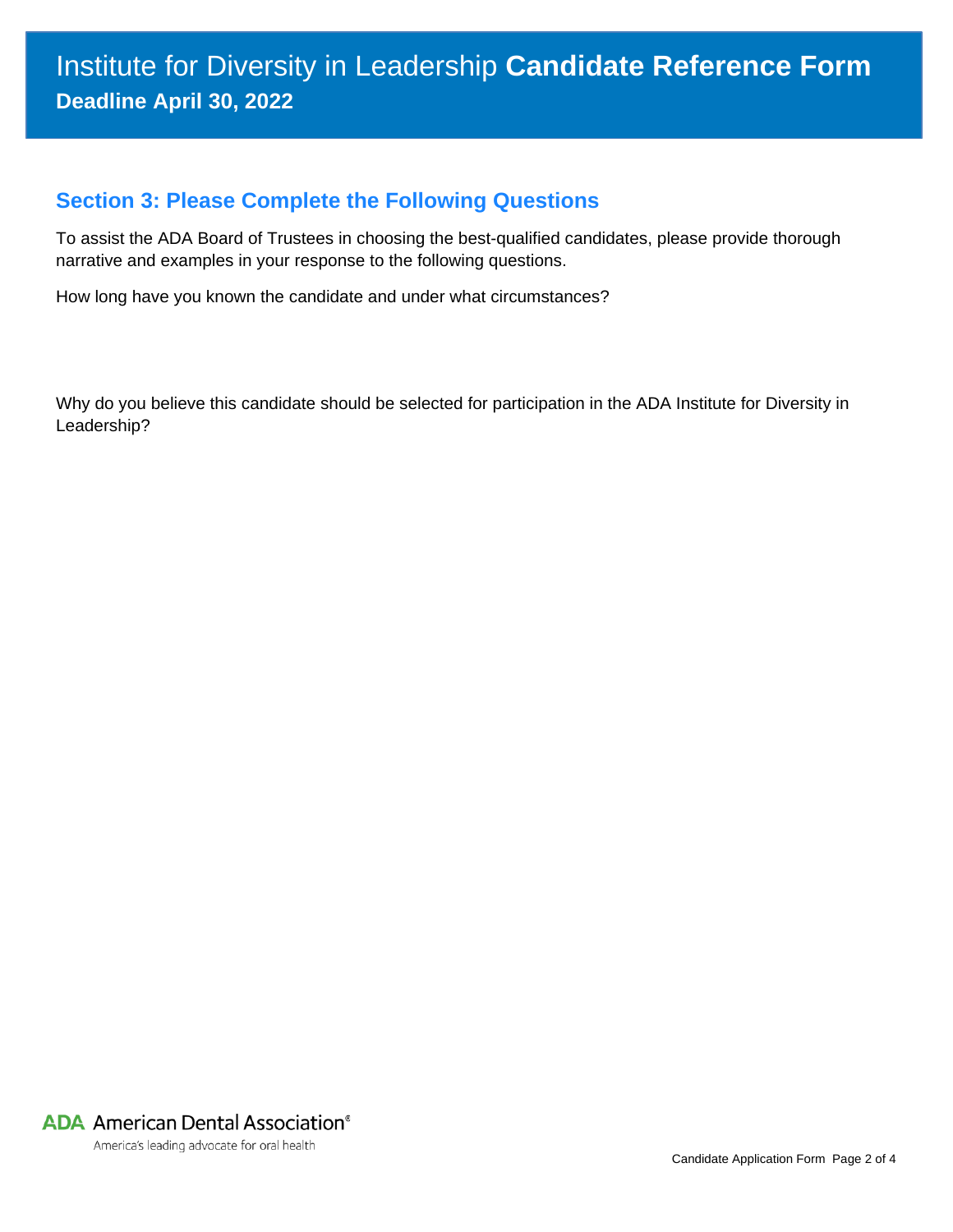# **Section 4: Please Rate the Candidate on Each of the Following Criteria**

|                                                                                                    | <b>Outstanding</b> | <b>Very Good</b> | <b>Average</b> | <b>Below</b><br><b>Average</b> | <b>Unable</b><br>to Judge |
|----------------------------------------------------------------------------------------------------|--------------------|------------------|----------------|--------------------------------|---------------------------|
| Leadership Ability/Potential                                                                       |                    |                  |                |                                |                           |
| <b>Interpersonal Skills</b>                                                                        |                    |                  |                |                                |                           |
| Motivation/Commitment to Service                                                                   |                    |                  |                |                                |                           |
| <b>Written Communication Skills</b>                                                                |                    |                  |                |                                |                           |
| <b>Oral Communication Skills</b>                                                                   |                    |                  |                |                                |                           |
| Ability to Represent the Profession                                                                |                    |                  |                |                                |                           |
| Ability to Meet Deadlines                                                                          |                    |                  |                |                                |                           |
| Ability to Set and Focus on Priorities                                                             |                    |                  |                |                                |                           |
| Understanding and Concern for Issues Important to the<br><b>Dental Profession</b>                  |                    |                  |                |                                |                           |
| Understanding of Political and Social Issues Outside<br>Dentistry and Ways these Impact Healthcare |                    |                  |                |                                |                           |
| Initiative                                                                                         |                    |                  |                |                                |                           |
| Creativity and Innovation                                                                          |                    |                  |                |                                |                           |
| Vision                                                                                             |                    |                  |                |                                |                           |
| Decision-making                                                                                    |                    |                  |                |                                |                           |
| <b>Team Building</b>                                                                               |                    |                  |                |                                |                           |
| Negotiations/Conflict Management                                                                   |                    |                  |                |                                |                           |

**ADA** American Dental Association®